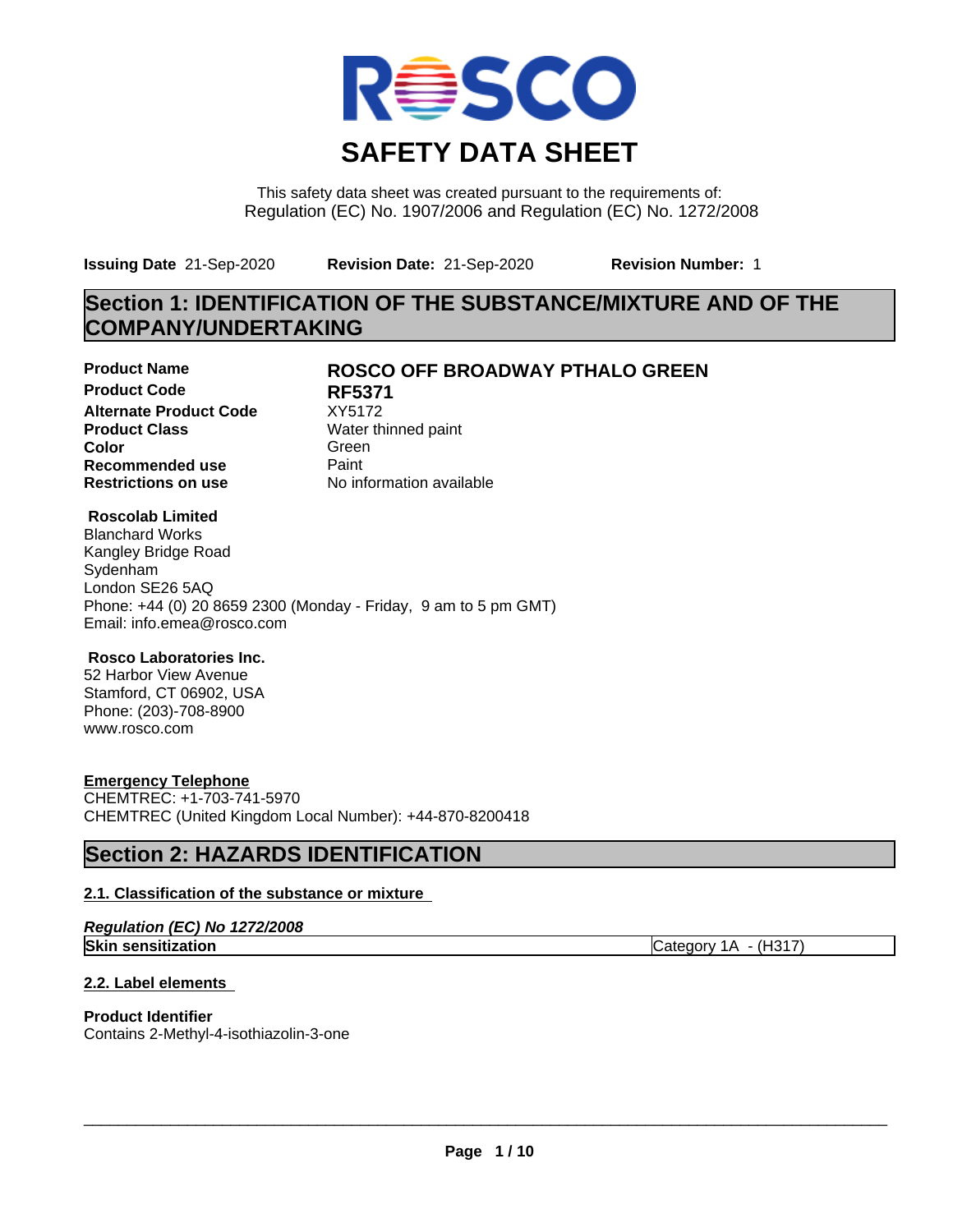

**Signal word** Warning

EUH208 - Contains ( 1,2-Benzisothiazolin-3-one ). May produce an allergic reaction

### **Precautionary Statements - EU (§28, 1272/2008)**

P101 - If medical advice is needed, have product container or label at hand

P102 - Keep out of reach of children

P261 - Avoid breathing dust/fume/gas/mist/vapors/spray

P280 - Wear eye protection/ face protection

P321 - Specific treatment (see supplemental first aid instructions on this label)

P501 - Dispose of contents/container to industrial incineration plant

#### **2.3. Other hazards**

**General Hazards** No information available

### **Section 3: COMPOSITION/INFORMATION ON INGREDIENTS**

### **3.1 Substances**

Not applicable

### **3.2 Mixtures**

| <b>Chemical name</b>          | <b>EINECS/ELINCS No.</b> | <b>CAS No.</b> | Weight-%        | <b>Classification</b><br>according to<br>Regulation (EC) No.<br>1272/2008 [CLP]                                                                                 | <b>REACH registration</b><br>number |
|-------------------------------|--------------------------|----------------|-----------------|-----------------------------------------------------------------------------------------------------------------------------------------------------------------|-------------------------------------|
| Limestone                     | 215-279-6                | 1317-65-3      | $>=15 - 20$     | Not available                                                                                                                                                   | Not available                       |
| Propylene glycol              | 200-338-0                | $57 - 55 - 6$  | $>=1 - 5$       | Not available                                                                                                                                                   | 01-2119456809-23-02 <br>24          |
| 1,2-Benzisothiazolin-3-one    | 220-120-9                | 2634-33-5      | $>=0.01 - 0.05$ | Acute Tox. 4 (H302)<br>Skin Irrit. 2 (H315)<br>Eye Dam. 1 (H318)<br>Skin Sens. 1 (H317)<br>Aquatic Acute 1<br>(H400)                                            | Not available                       |
| 2-Methyl-4-isothiazolin-3-one | 220-239-6                | 2682-20-4      | < 0.0001        | Acute Tox. 3 (H301)<br>Acute Tox. 3 (H311)<br>Skin Corr. 1B (H314)<br>Skin Sens. 1 (H317)<br>Eye Dam. 1 (H318)<br>STOT SE 3 (H335)<br>Aquatic Acute 1<br>(H400) | Not available                       |

#### *Full text of H- and EUH-phrases: see section 16*

This product contains one or more candidate substance(s) of very high concern (Regulation (EC) No. 1907/2006 (REACH), Article 59)

| $\sim$<br>.<br>Chemical<br>пань | . N∩<br>. . | $\cdots$<br>.<br><b>ndidates</b><br>$\sim$<br>.01 |
|---------------------------------|-------------|---------------------------------------------------|
|                                 |             |                                                   |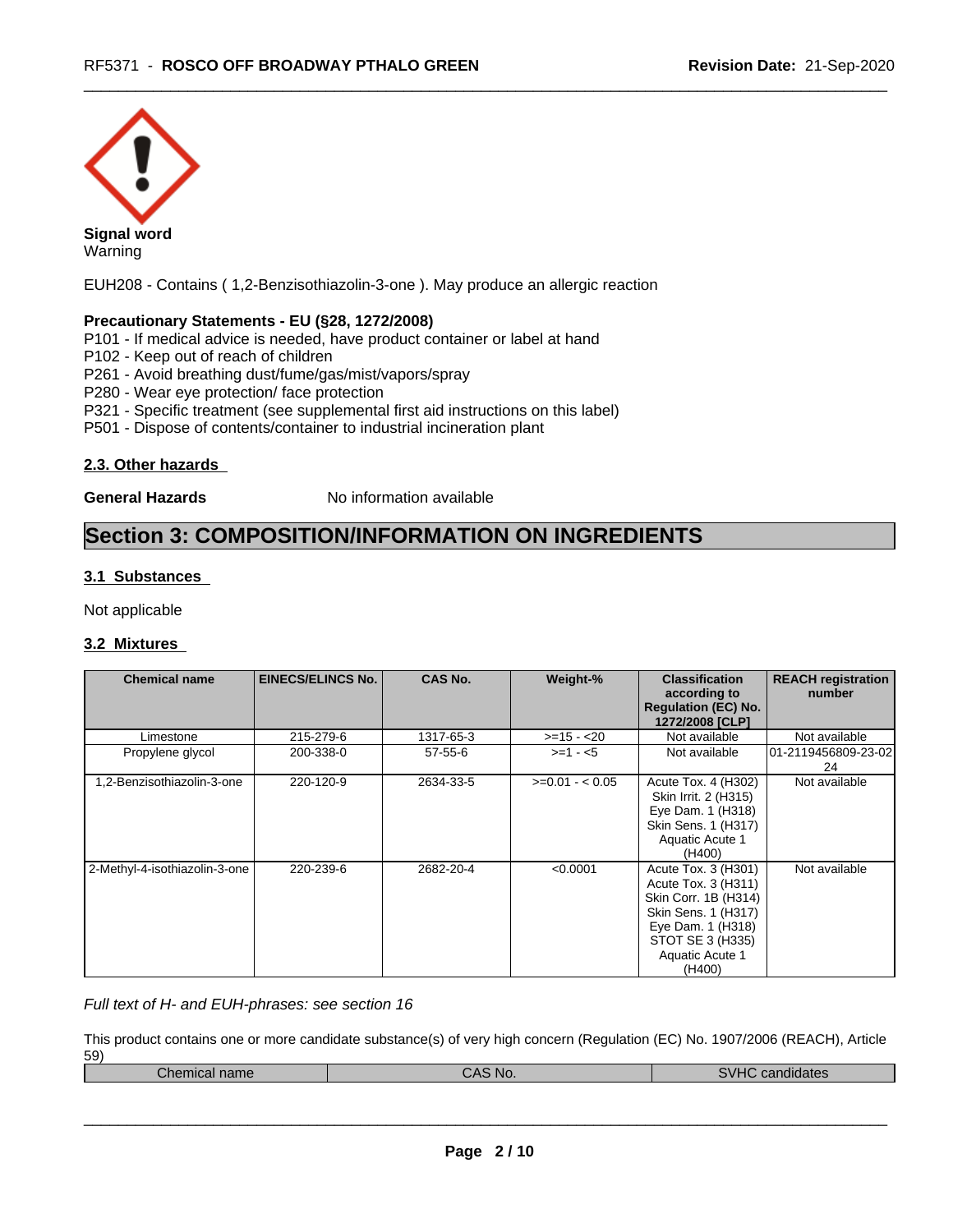| RF5371 - ROSCO OFF BROADWAY PTHALO GREEN                                           | <b>Revision Date: 21-Sep-2020</b>                    |                                                                                                          |  |  |
|------------------------------------------------------------------------------------|------------------------------------------------------|----------------------------------------------------------------------------------------------------------|--|--|
| Ethoxylated octylphenol                                                            | 9036-19-5                                            | Present                                                                                                  |  |  |
| <b>Section 4: FIRST AID MEASURES</b>                                               |                                                      |                                                                                                          |  |  |
| 4.1. Description of first aid measures                                             |                                                      |                                                                                                          |  |  |
| Description of first aid measures                                                  |                                                      |                                                                                                          |  |  |
| <b>General Advice</b>                                                              | No hazards which require special first aid measures. |                                                                                                          |  |  |
| <b>Eye Contact</b>                                                                 |                                                      | Rinse thoroughly with plenty of water for at least 15<br>minutes and consult a physician.                |  |  |
| <b>Skin Contact</b>                                                                |                                                      | Wash off immediately with soap and plenty of water while<br>removing all contaminated clothes and shoes. |  |  |
| <b>Inhalation</b>                                                                  |                                                      | Move to fresh air. If symptoms persist, call a physician.                                                |  |  |
| Ingestion                                                                          |                                                      | Clean mouth with water and afterwards drink plenty of<br>water. Consult a physician if necessary.        |  |  |
| 4.2. Most important symptoms and effects, both acute and delayed                   |                                                      |                                                                                                          |  |  |
| <b>Most Important Symptoms/Effects</b>                                             | May cause allergic skin reaction.                    |                                                                                                          |  |  |
| 4.3. Indication of any immediate medical attention and special treatment<br>needed |                                                      |                                                                                                          |  |  |
| Treat symptomatically.<br><b>Notes To Physician</b>                                |                                                      |                                                                                                          |  |  |

# **Section 5: FIRE FIGHTING MEASURES**

| 5.1. Extinguishing media                                   |                                                                                                            |  |  |  |  |
|------------------------------------------------------------|------------------------------------------------------------------------------------------------------------|--|--|--|--|
| <b>Suitable Extinguishing Media</b>                        | Use extinguishing measures that are appropriate to local<br>circumstances and the surrounding environment. |  |  |  |  |
| <b>Unsuitable Extinguishing Media</b>                      | No information available.                                                                                  |  |  |  |  |
| 5.2. Special hazards arising from the substance or mixture |                                                                                                            |  |  |  |  |
| <b>Specific Hazards Arising From The Chemical</b>          | Closed containers may rupture if exposed to fire or<br>extreme heat.                                       |  |  |  |  |
| Sensitivity to static discharge                            | No                                                                                                         |  |  |  |  |
| Sensitivity to mechanical impact                           | No.                                                                                                        |  |  |  |  |
| 5.3. Advice for firefighters                               |                                                                                                            |  |  |  |  |
| Protective equipment and precautions for firefighters      | Wear self-contained breathing apparatus and protective<br>suit.                                            |  |  |  |  |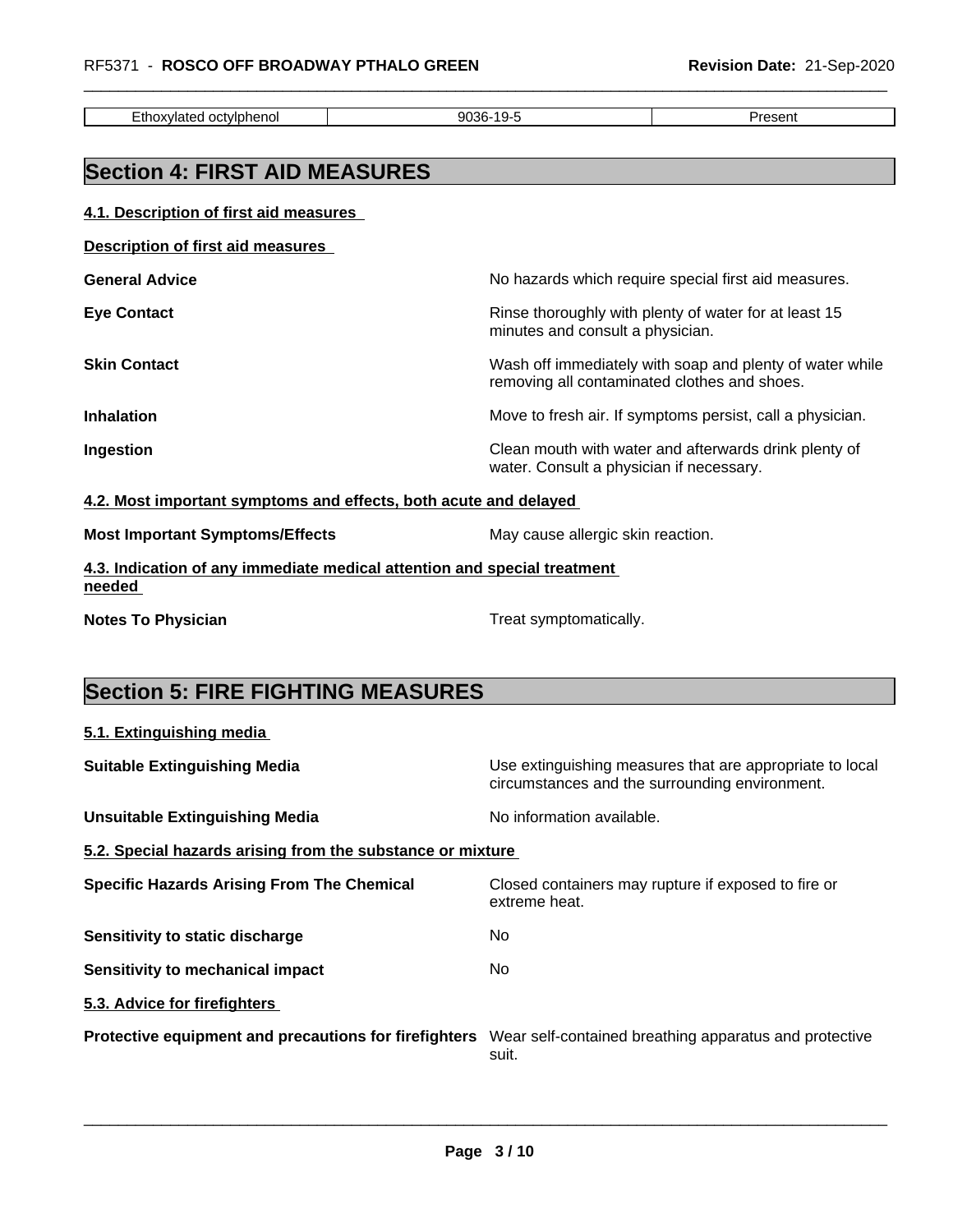## **Section 6: ACCIDENTAL RELEASE MEASURES**

| 6.1. Personal precautions, protective equipment and emergency procedures |                                                                                                                                                                                  |
|--------------------------------------------------------------------------|----------------------------------------------------------------------------------------------------------------------------------------------------------------------------------|
| <b>Personal Precautions</b>                                              | Avoid contact with skin, eyes and clothing. Ensure<br>adequate ventilation.                                                                                                      |
| <b>Other Information</b>                                                 | Observe all relevant local and international regulations.                                                                                                                        |
| 6.2. Environmental precautions                                           |                                                                                                                                                                                  |
| <b>Environmental precautions</b>                                         | Prevent spreading of vapors through sewers, ventilation<br>systems and confined areas.                                                                                           |
| 6.3. Methods and material for containment and cleaning up                |                                                                                                                                                                                  |
| <b>Methods for Containment</b>                                           | Absorb with inert material and place in suitable container<br>for disposal.                                                                                                      |
| <b>Methods for Cleaning Up</b>                                           | Clean contaminated surface thoroughly.                                                                                                                                           |
| 6.4. Reference to other sections                                         |                                                                                                                                                                                  |
| <b>Other information</b>                                                 | See Section 12 for additional information.                                                                                                                                       |
| <b>Section 7: HANDLING AND STORAGE</b>                                   |                                                                                                                                                                                  |
| 7.1. Precautions for safe handling                                       |                                                                                                                                                                                  |
| <b>Handling</b>                                                          | Avoid contact with skin, eyes and clothing. Avoid breathing<br>vapors, spray mists or sanding dust. In case of insufficient<br>ventilation, wear suitable respiratory equipment. |
| <b>Hygiene Measures</b>                                                  | Wash thoroughly after handling.                                                                                                                                                  |
| 7.2. Conditions for safe storage, including any incompatibilities        |                                                                                                                                                                                  |
| <b>Storage</b>                                                           | Keep container tightly closed. Keep out of the reach of<br>children.                                                                                                             |
| 7.3. Specific end use(s)                                                 |                                                                                                                                                                                  |
| <b>Specific Uses</b>                                                     | Architectural coating. Apply as directed. Refer to product<br>label / literature for specific instructions.                                                                      |
| <b>Risk Management Methods (RMM)</b>                                     | Not Applicable.                                                                                                                                                                  |
| <b>Section 8: EXPOSURE CONTROLS/PERSONAL PROTECTION</b>                  |                                                                                                                                                                                  |
|                                                                          |                                                                                                                                                                                  |
| 8.1. Control parameters                                                  |                                                                                                                                                                                  |

| <b>Chemical name</b> | <b>European Union</b> | <b>Belaium</b>           | <b>Bulgaria</b>          | <b>Cyprus</b> | France | <b>Ireland</b>             |
|----------------------|-----------------------|--------------------------|--------------------------|---------------|--------|----------------------------|
| Limestone            |                       | TWA: $10 \text{ mg/m}^3$ | TWA: 1.0 fiber/cm3       |               |        | TWA: $10 \text{ mg/m}^3$   |
| 1317-65-3            |                       |                          | TWA: $10 \text{ mg/m}^3$ |               |        | TWA: $4 \text{ mg/m}^3$    |
|                      |                       |                          |                          |               |        | STEL: 30 mg/m <sup>3</sup> |
|                      |                       |                          |                          |               |        | STEL: $12 \text{ ma/m}^3$  |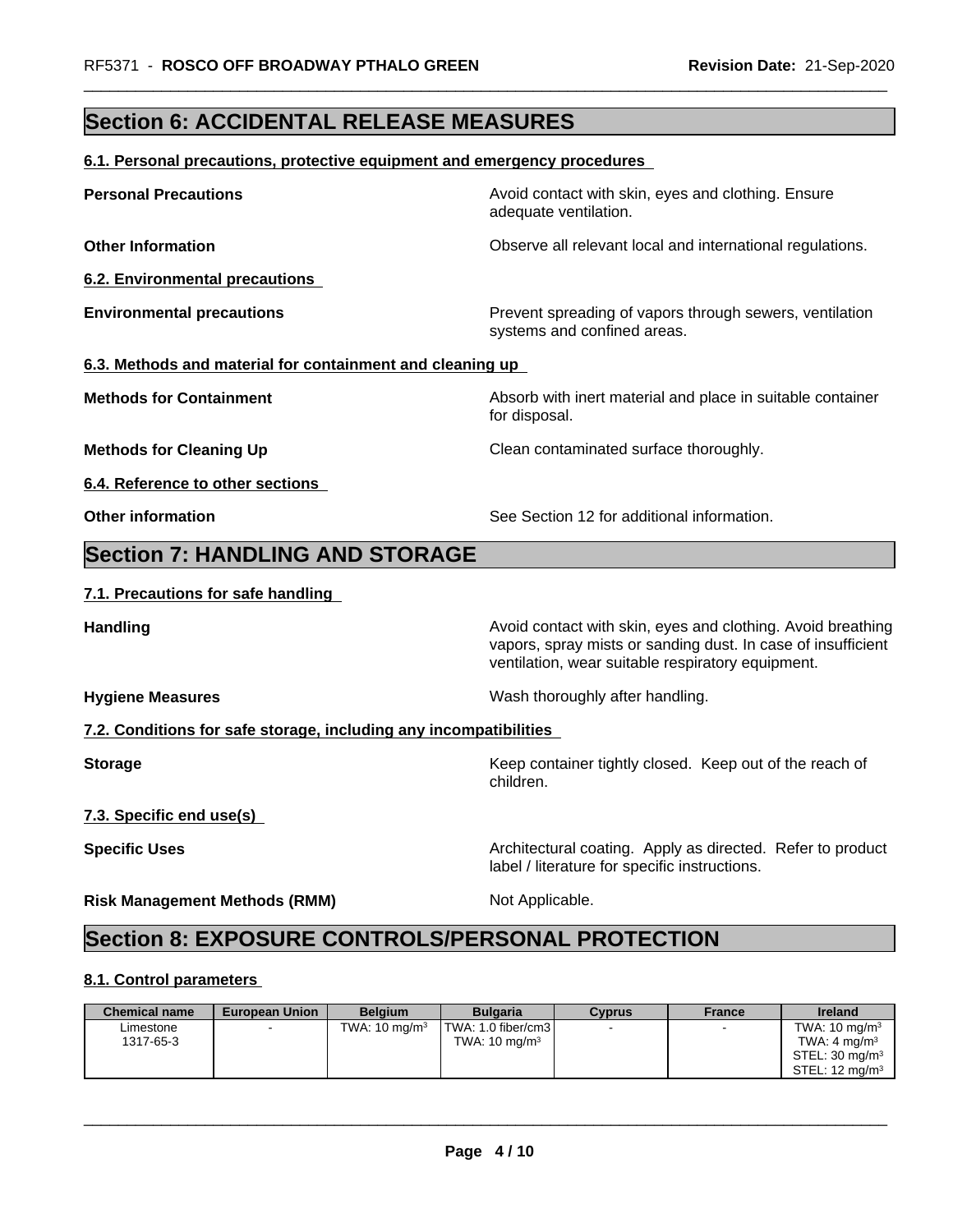| Propylene glycol<br>$57 - 55 - 6$ |                         |                                                     |                            |                           |                |              | TWA: $10 \text{ mg/m}^3$<br>TWA: 150 ppm<br>TWA: $470$ mg/m <sup>3</sup><br>STEL: 1410 mg/m <sup>3</sup><br>STEL: $30 \text{ mg/m}^3$<br>STEL: 450 ppm          |
|-----------------------------------|-------------------------|-----------------------------------------------------|----------------------------|---------------------------|----------------|--------------|-----------------------------------------------------------------------------------------------------------------------------------------------------------------|
| <b>Chemical name</b>              | Germany                 | Greece                                              | <b>Hungary</b>             |                           | <b>Iceland</b> | <b>Italy</b> | Latvia                                                                                                                                                          |
| Limestone<br>1317-65-3            |                         | TWA: $10 \text{ mg/m}^3$<br>TWA: $5 \text{ mg/m}^3$ | TWA: $10 \text{ mg/m}^3$   |                           |                |              |                                                                                                                                                                 |
| Propylene glycol<br>57-55-6       |                         |                                                     |                            |                           |                |              | TWA: $7 \text{ mg/m}^3$                                                                                                                                         |
| <b>Chemical name</b>              | Lithuania               | <b>Netherlands</b>                                  | Poland                     | Romania                   | <b>Spain</b>   | Sweden       | <b>United</b><br>Kingdom                                                                                                                                        |
| Limestone<br>1317-65-3            |                         | $\blacksquare$                                      | $\sim$                     | TWA: 10 mg/m <sup>3</sup> | $\sim$         | $\sim$       | TWA: $10 \text{ mg/m}^3$<br>TWA: $4 \text{ mg/m}^3$<br>STEL: 30 mg/m <sup>3</sup><br>STEL: 12 mg/m <sup>3</sup>                                                 |
| Propylene glycol<br>$57 - 55 - 6$ | TWA: $7 \text{ mg/m}^3$ | $\blacksquare$                                      | TWA: 100 mg/m <sup>3</sup> |                           |                |              | TWA: 150 ppm<br>TWA: 474 mg/m <sup>3</sup><br>TWA: $10 \text{ mg/m}^3$<br>STEL: 450 ppm<br><b>STEL: 1422</b><br>mg/m <sup>3</sup><br>STEL: 30 mg/m <sup>3</sup> |

### **8.2. Exposure controls**

### **Occupational exposure controls**

**Personal Protective Equipment**

**Engineering Measures Engineering Measures Engineering Measures Ensure adequate ventilation, especially in confined areas.** 

**Respiratory Protection In case of insufficient ventilation wear suitable respiratory** equipment.

**Eye Protection** Safety glasses with side-shields.

**Skin Protection Skin Protection Lightweight protective clothing.** 

Hand protection **Impervious** gloves.

**Hygiene Measures Avoid contact with skin, eyes and clothing. Remove and Avoid contact with skin, eyes and clothing. Remove and** wash contaminated clothing before re-use. Wash thoroughly after handling.

### **Section 9: PHYSICAL AND CHEMICAL PROPERTIES**

### **9.1. Information on basic physical and chemical properties**

**Appearance** liquid **Odor** little or no odor

**Relative Density** 1.31 - 1.36

**No information available** 

 $\overline{\phantom{a}}$  ,  $\overline{\phantom{a}}$  ,  $\overline{\phantom{a}}$  ,  $\overline{\phantom{a}}$  ,  $\overline{\phantom{a}}$  ,  $\overline{\phantom{a}}$  ,  $\overline{\phantom{a}}$  ,  $\overline{\phantom{a}}$  ,  $\overline{\phantom{a}}$  ,  $\overline{\phantom{a}}$  ,  $\overline{\phantom{a}}$  ,  $\overline{\phantom{a}}$  ,  $\overline{\phantom{a}}$  ,  $\overline{\phantom{a}}$  ,  $\overline{\phantom{a}}$  ,  $\overline{\phantom{a}}$ 

Property<br> **Property Calles**<br> **Property (q/L)**<br> **Property (q/L)**<br> **Property Calles**<br> **Property Calles**<br> **Property Calles**<br> **Property Calles**<br> **Property Calles**<br> **Property Calles**<br> **Property Calles**<br> **Property Calles**<br> **Prop Density (g/L)** 1318 - 1366 None known **pH bH** No information available None known None known **Viscosity (cps)** No information available None known None known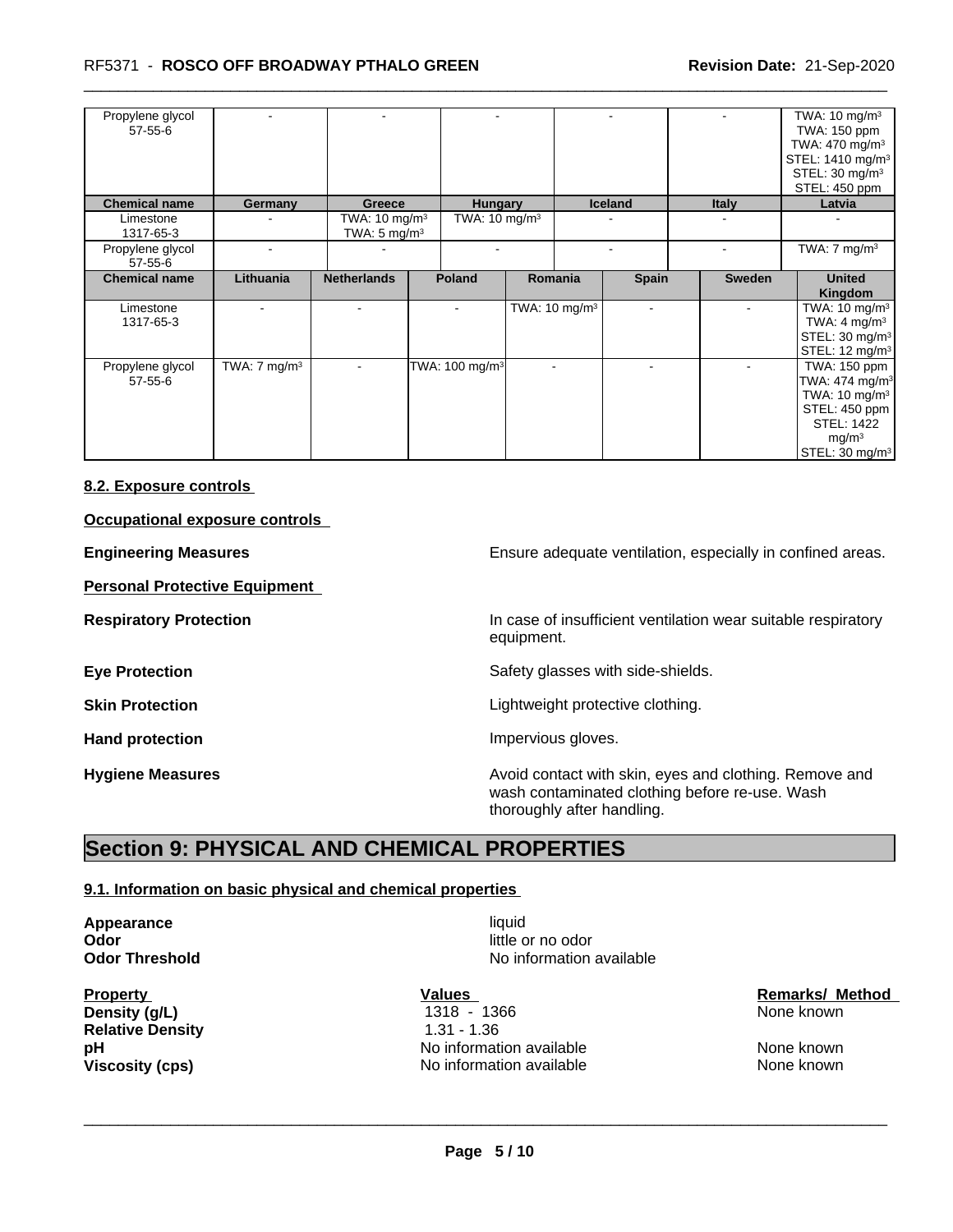| Solubility(ies)                      | No information available | None known |
|--------------------------------------|--------------------------|------------|
| <b>Water solubility</b>              | No information available | None known |
| <b>Evaporation Rate</b>              | No information available | None known |
| Vapor pressure                       | No information available | None known |
| Vapor density                        | No information available | None known |
| Wt. % Solids                         | $45 - 55$                | None known |
| Vol. % Solids                        | $30 - 40$                | None known |
| Wt. % Volatiles                      | 45 - 55                  | None known |
| <b>Vol. % Volatiles</b>              | $60 - 70$                | None known |
| <b>Boiling Point (°C)</b>            | 100                      | None known |
| <b>Freezing Point (°C)</b>           | 0                        | None known |
| Melting Point (°C)                   | No information available | None known |
| <b>Pour Point</b>                    | No information available | None known |
| Flash Point (°C)                     | Not applicable           | None known |
| Flammability (solid, gas)            | No information available | None known |
| <b>Upper flammability limit:</b>     | No information available | None known |
| Lower flammability limit:            | No information available | None known |
|                                      | No information available | None known |
| <b>Autoignition Temperature (°C)</b> |                          |            |
| Decomposition Temperature (°C)       | No information available | None known |
| <b>Partition coefficient</b>         | No information available | None known |
| <b>Explosive properties</b>          | No information available | None known |
| <b>Oxidizing Properties</b>          | No information available | None known |

## **Section 10: STABILITY AND REACTIVITY**

| <b>Section 11: TOXICOLOGICAL INFORMATION</b> |                                          |
|----------------------------------------------|------------------------------------------|
| <b>Hazardous Decomposition Products</b>      | None under normal conditions of use.     |
| 10.6. Hazardous decomposition products       |                                          |
| <b>Incompatible Materials</b>                | No materials to be especially mentioned. |
| 10.5. Incompatible materials                 |                                          |
| <b>Conditions to avoid</b>                   | Prevent from freezing.                   |
| 10.4. Conditions to avoid                    |                                          |
| <b>Possibility of hazardous reactions</b>    | None under normal conditions of use.     |
| 10.3. Possibility of hazardous reactions     |                                          |
| <b>Chemical Stability</b>                    | Stable under normal conditions.          |
| 10.2. Chemical stability                     |                                          |
| 10.1. Reactivity<br>Reactivity               | Not Applicable.                          |
|                                              |                                          |

### **11.1. Information on toxicological effects**

**Product Information**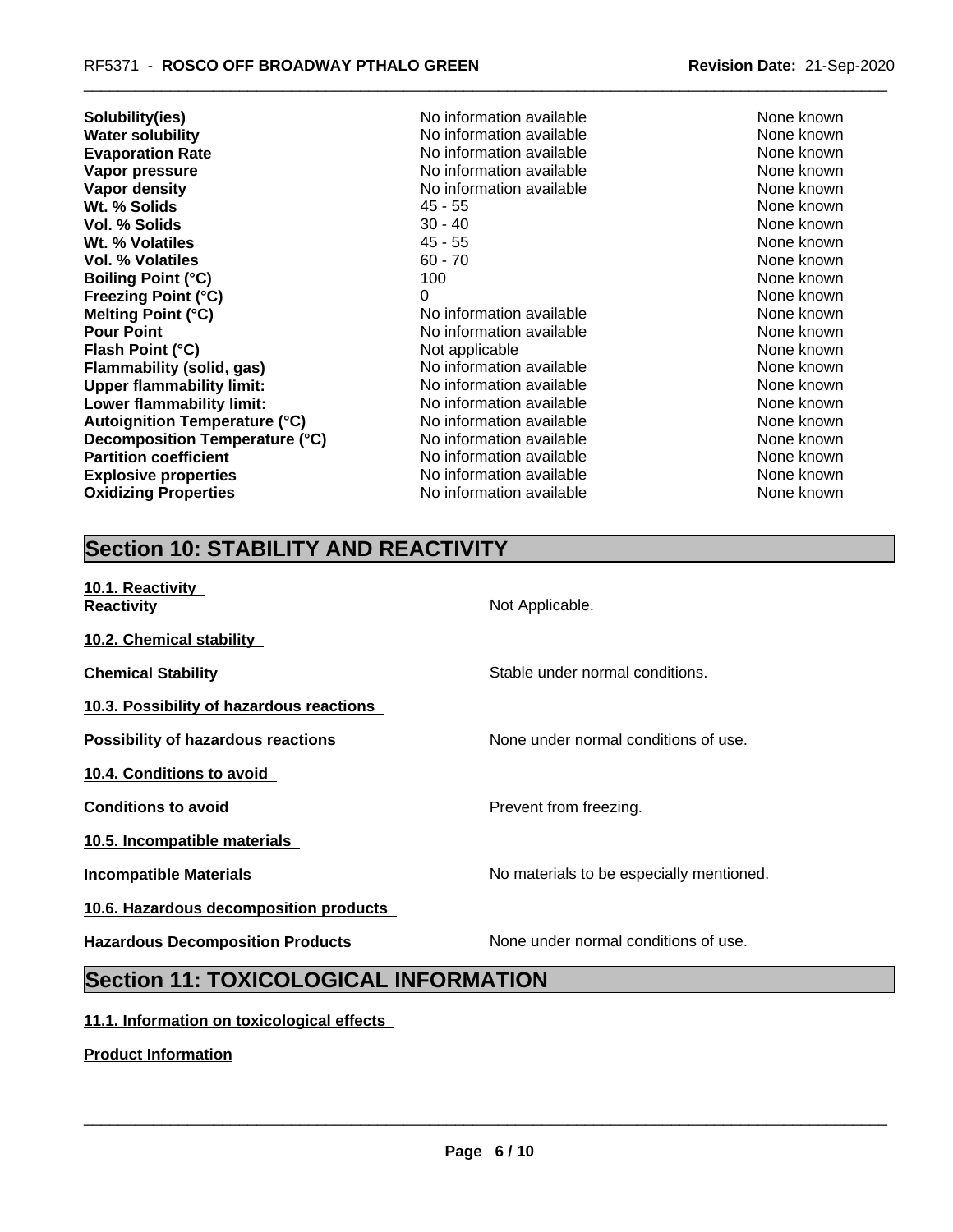| <b>Inhalation</b>     | There is no data available for this product.                                                 |
|-----------------------|----------------------------------------------------------------------------------------------|
| Eye contact           | There is no data available for this product.                                                 |
| <b>Skin contact</b>   | Repeated or prolonged skin contact may cause allergic<br>reactions with susceptible persons. |
| Ingestion             | There is no data available for this product.                                                 |
| <b>Acute Toxicity</b> |                                                                                              |

### **Component Information**

| <b>Chemical name</b>                       | Oral LD50                                    | <b>Dermal LD50</b>       | <b>Inhalation LC50</b>  |
|--------------------------------------------|----------------------------------------------|--------------------------|-------------------------|
| Propylene glycol<br>$57 - 55 - 6$          | $= 20$ g/kg (Rat)                            | $= 20800$ mg/kg (Rabbit) |                         |
| 1,2-Benzisothiazolin-3-one<br>2634-33-5    | $= 1020$ mg/kg (Rat)                         |                          |                         |
| 2-Methyl-4-isothiazolin-3-one<br>2682-20-4 | 232 - 249 mg/kg (Rat)<br>$= 120$ mg/kg (Rat) | $= 200$ mg/kg (Rabbit)   | $= 0.11$ mg/L (Rat) 4 h |

| <b>Skin corrosion/irritation</b> | No information available.            |
|----------------------------------|--------------------------------------|
| Eye damage/irritation            | No information available.            |
| <b>Sensitization</b>             | May cause an allergic skin reaction. |
| <b>Mutagenic Effects</b>         | No information available.            |

### **Carcinogenic effects**

The table below indicates whether each agency has listed any ingredient as a carcinogen.

| Chemical name    | European Union | <b>IARC</b>                        |
|------------------|----------------|------------------------------------|
| Titanium dioxide |                | 2В<br>Carcinogen<br>Possible Human |
| 13463-67-7       |                |                                    |

• Although IARC has classified titanium dioxide as possibly carcinogenic to humans (2B), their summary concludes: "No significant exposure to titanium dioxide is thought to occur during the use of products in which titanium dioxide is bound to other materials, such as paint."

### **Legend**

IARC - International Agency for Research on Cancer

| <b>Reproductive Effects</b>     | No information available. |
|---------------------------------|---------------------------|
| <b>Developmental Effects</b>    | No information available. |
| <b>STOT - single exposure</b>   | No information available. |
| <b>STOT - repeated exposure</b> | No information available. |
| <b>Neurological Effects</b>     | No information available. |
| <b>Target organ effects</b>     | No information available. |
|                                 |                           |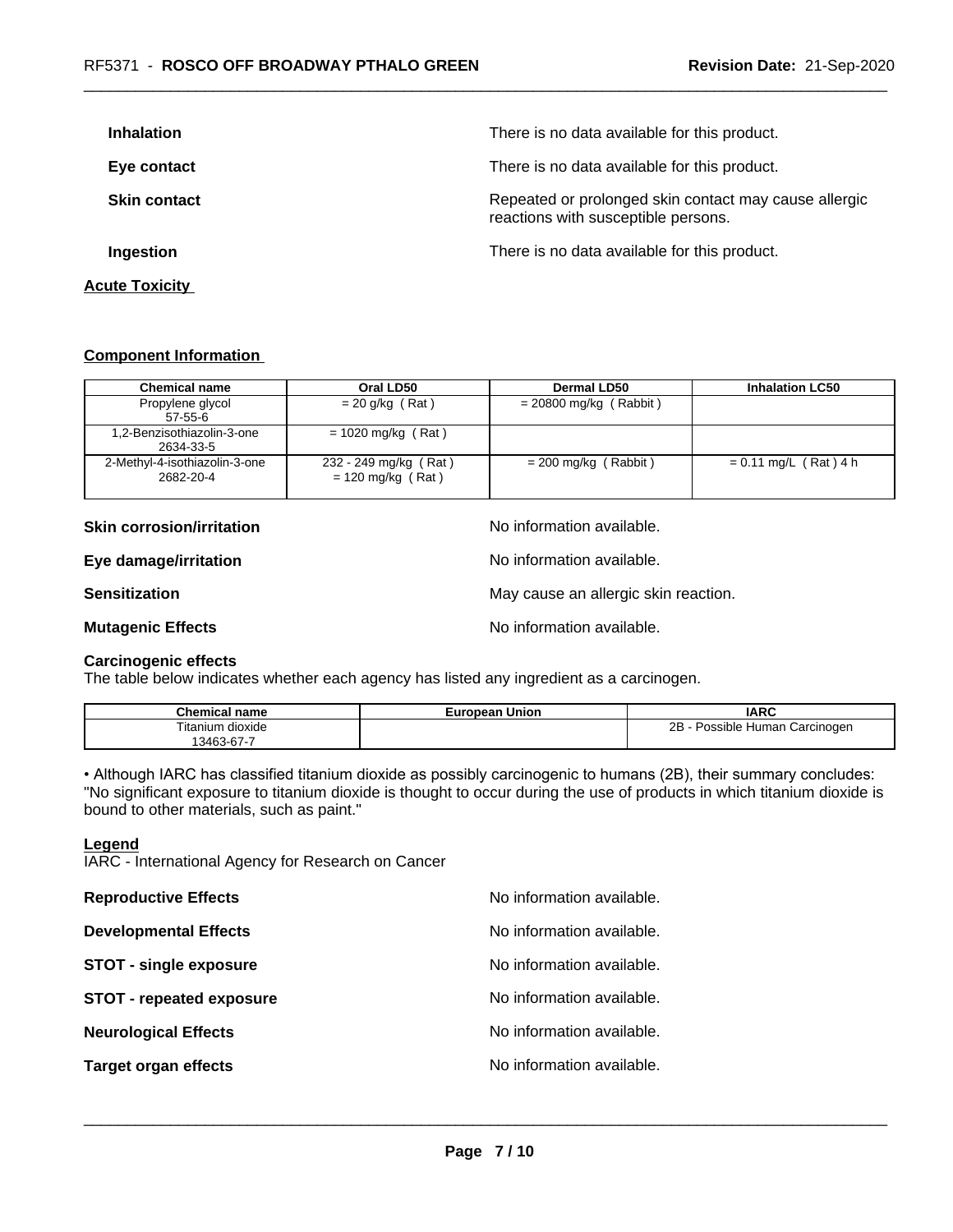**Symptoms** No information available.

**Aspiration Hazard Aspiration Hazard No information available.** 

### **Section 12: ECOLOGICAL INFORMATION**

### **12.1. Toxicity**

The environmental impact of this product has not been fully investigated

| <b>Chemical name</b> | Algae/aguatic plants             | Fish                                   | Crustacea                  |
|----------------------|----------------------------------|----------------------------------------|----------------------------|
| Propylene glycol     | EC50: =19000mg/L (96h,           | LC50 41 - 47 mL/L Oncorhynchus         | $EC50 > 1000$ mg/L (48 h)  |
| 57-55-6              | Pseudokirchneriella subcapitata) | mykiss (96 h)                          | $EC50 > 10000$ mg/L (24 h) |
|                      |                                  | $LC50 = 710$ mg/L Pimephales           |                            |
|                      |                                  | promelas (96 h)                        |                            |
|                      |                                  | $\vert$ LC50 = 51600 mg/L Oncorhynchus |                            |
|                      |                                  | mykiss (96 h)                          |                            |
|                      |                                  | $LC50 = 51400$ mg/L Pimephales         |                            |
|                      |                                  | promelas (96 h)                        |                            |

### **12.2. Persistence and degradability**

**Persistence / Degradability No information available.** 

### **12.3. Bioaccumulative potential**

**Bioaccumulation Bioaccumulation Bioaccumulation There is no data for this product.** 

| <b>Chemical name</b>       | <b>Partition coefficient</b> |
|----------------------------|------------------------------|
| 1.2-Benzisothiazolin-3-one | ں. ا                         |
| 2634-33-5                  |                              |

#### **12.4. Mobility in soil**

**Mobility** in soil **Mobility** in soil

**Mobility in Environmental Media** Noinformation available.

### **12.5. Results of PBT and vPvB assessment**

### **PBT and vPvB assessment No information available.**

| <b>Chemical name</b>          | <b>PBT and vPvB assessment</b>                 |
|-------------------------------|------------------------------------------------|
| Propylene glycol              | The substance is not PBT / vPvB PBT assessment |
| 57-55-6                       | does not apply                                 |
| 1,2-Benzisothiazolin-3-one    | The substance is not PBT / vPvB                |
| 2634-33-5                     |                                                |
| 2-Methyl-4-isothiazolin-3-one | The substance is not PBT / vPvB                |
| 2682-20-4                     |                                                |

### **12.6. Other adverse effects**

**Other adverse effects No information available No information available**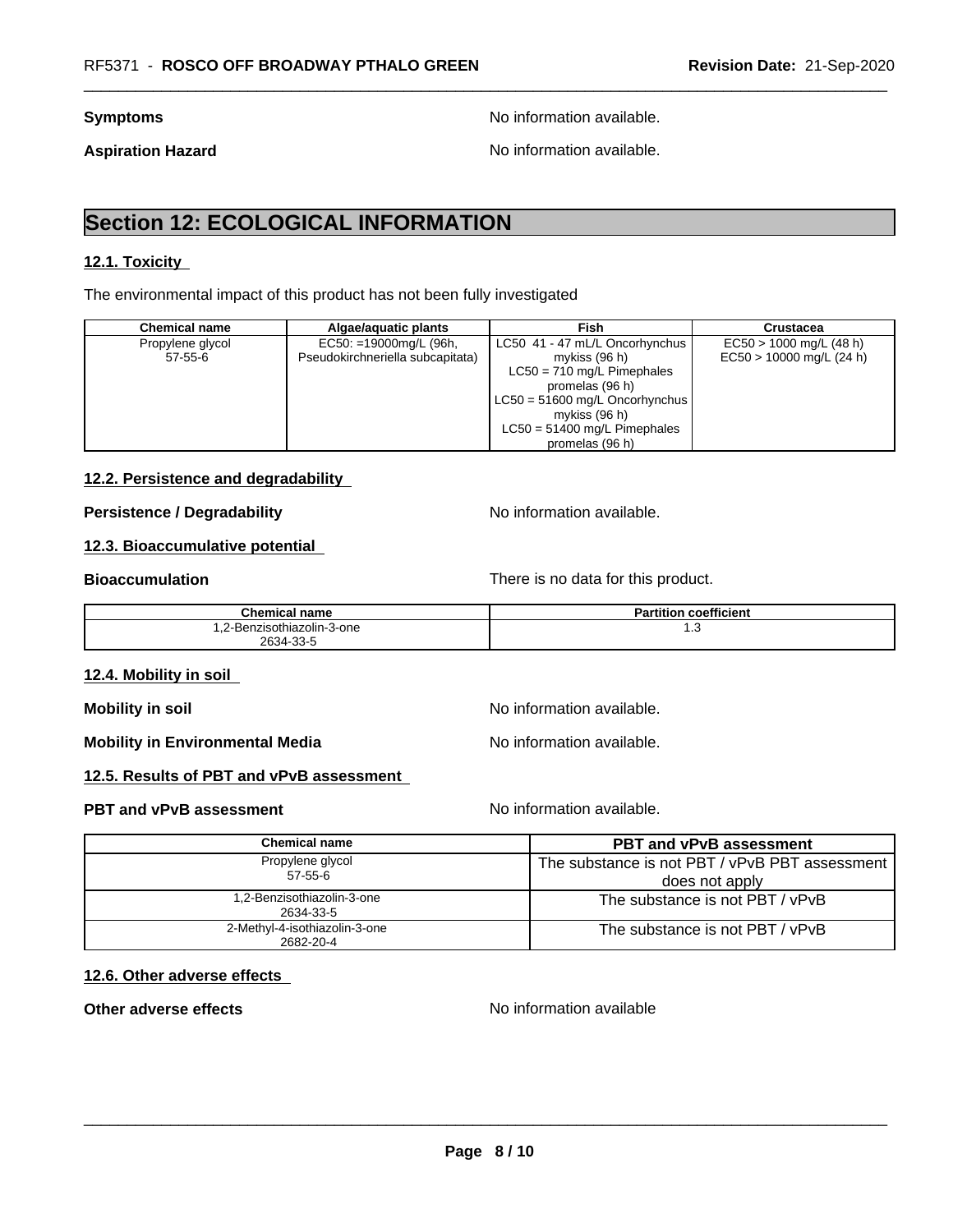### **Section 13: DISPOSAL CONSIDERATIONS**

### **13.1. Waste treatment methods**

| <b>Waste from Residues/Unused Products</b> | Dispose of in accordance with the European Directives on<br>waste and hazardous waste.                 |
|--------------------------------------------|--------------------------------------------------------------------------------------------------------|
| <b>Contaminated Packaging</b>              | Empty containers should be taken for local recycling,<br>recovery or waste disposal.                   |
| <b>EWC waste disposal No</b>               | No information available                                                                               |
| <b>Other Information</b>                   | Waste codes should be assigned by the user based on the<br>application for which the product was used. |

### **Section 14: TRANSPORT INFORMATION**

| <b>IMDG</b> | Not regulated |
|-------------|---------------|
| RID         | Not regulated |
| <b>ADR</b>  | Not regulated |
| <b>ADN</b>  | Not regulated |
| <b>IATA</b> | Not regulated |

### **Section 15: REGULATORY INFORMATION**

**15.1. Safety, health and environmental regulations/legislation specific for the substance or mixture**

### **Occupational Illnesses (R-463-3, France)**

| Chemical name                           | French RG number |
|-----------------------------------------|------------------|
| Propylene glycol<br>$57-55-6$           | <b>RG 84</b>     |
| 1,2-Benzisothiazolin-3-one<br>2634-33-5 | <b>RG 65</b>     |

### **European Union**

Take note of Directive 98/24/EC on the protection of the health and safety of workers from the risks related to chemical agents at work

### **International Inventories**

AICS<br> **AICS** No - Not all of the components are listed.<br>
No - Not all of the components are listed. No - Not all of the components are listed. One or more component is listed on NDSL. **EINECS: European Union** No - Not all of the components are listed. **ENCS ENCS ENCS ENCS ENCS ENCS ENCS ENCS ENCS ENCS ENCS ENCS ENCS ENCS ENCS ENCS ENCS ENCS ENCS ENCS ENCS ENCS ENCS ENCS ENCS ENCS ENCS ENCS ENCS ENCS ENCS ENCS IECSC**<br> **IECSC** (Annex 1) **IECSC** (Annex 1) **IECSC** (Annex 1) **IECSC** (Annex 1) **IECSC** (Annex 1) **IECSC** (Annex 1) No - Not all of the components are listed. **PICCS** No - Not all of the components are listed.